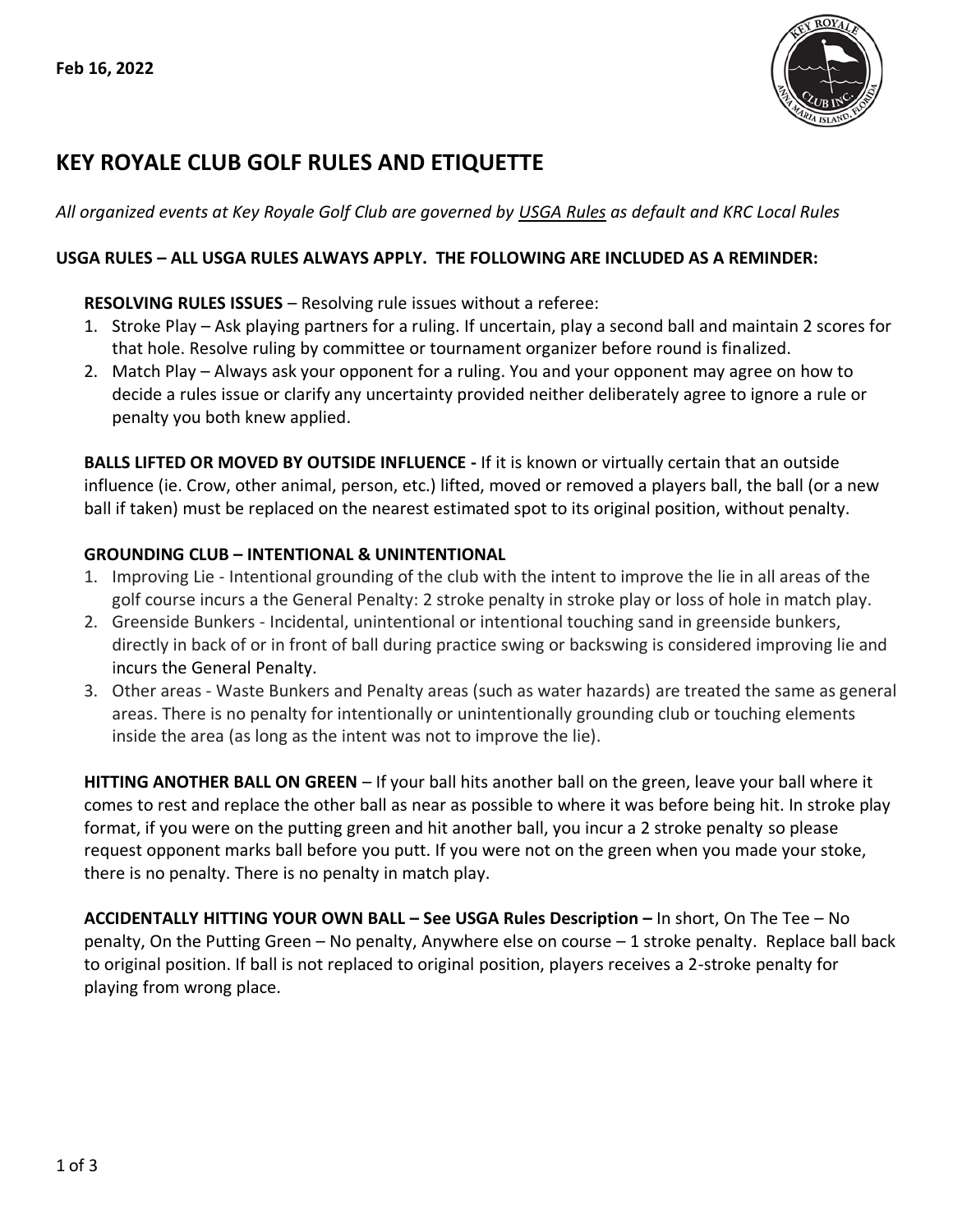

**PUTTS SHALL BE HOLED** - All organized Stroke Play Format tournaments require all putts to be holed with no "gimmees", regardless of how short the putt may be. If ball is picked up prior to entering hole, the player has not finished the hole and is disqualified. When playing in a Match Play format, your opponent may elect, at his/her discretion, to concede the putt (you do not have to putt but must still count the stroke).

## **PRACTICING ON COURSE BEFORE, DURING OR AFTER ROUNDS – TOURNAMENTS & CHAMPIONSHIP COMPETITIONS**

- 1. Stroke Play On the day of a Stroke-Play Competition: Players must not practice on the course before a round, except they may practice putting or chipping on or near the 1<sup>st</sup> tee box and any designated practice areas. First breach is a 2 stroke penalty, second breach is disqualification. Players may practice on the course AFTER their round.
- 2. Match Play Players may practice on the course before or between rounds of a match-play competition.
- 3. During a Round Players may practice putting and chipping on or near the hole just completed or any practice green or the teeing area of the next hole. Practice shall not be from a bunker and shall not cause unreasonable delay.

## **KEY ROYALE COURSE ETIQUETTE**

**SAFETY** – Be aware of other players and golf course personnel on the golf course. Do not hit balls towards other players intentionally. Allow players to clear ahead of you before hitting your shot. Please yell "FORE" when a ball is accidentally hit towards others.

**BUNKERS –** Rakes shall be placed INSIDE bunkers along the low side of the bunker (side farthest from Green).

**SAND DIVOTS** – Please fill all divots with sand and then swipe your foot across it to flatten sand even with the surrounding grass. Protruding sand will dull the mower blades. Do NOT replace the original turf. Unlike northern climates, in Florida, replacing the divots hinders the re-growth of grass.

**BALL MARKS** – Please repair your ball mark on greens. Properly repairing ball marks allows for faster recovery of the damaged area. Please educate yourself on the proper way to repair a ball mark. It is proper etiquette that you repair your own ball mark and at least one other one.

**SPEED** – Please always play "Ready Golf" with player farthest from the hole playing first. Be ready to hit your ball when it's your turn. Allow faster golfers to "play through

**PRACTICE BALLS** – Do not play multiple balls or practice multiple shots on course, greens, bunkers, etc. Use only the designated practice areas for driving, chipping and putting.

**DRESS CODE** – Please adhere to the KRC dress code when on the course or in the club house. Wear appropriate golf attire correctly. See KRC Handbook for details.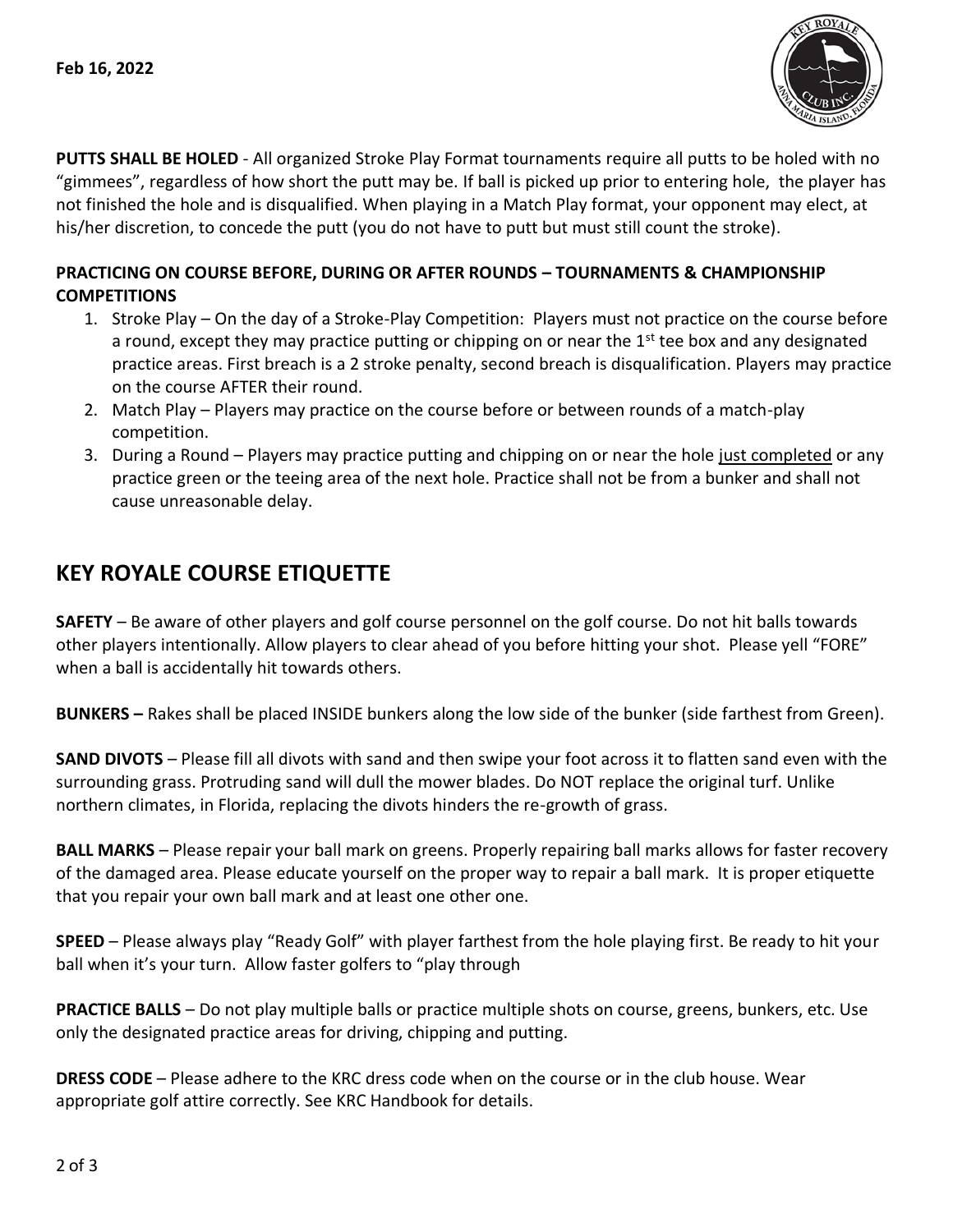

## **KEY ROYALE LOCAL RULES – ALWAYS IN EFFECT**

**PREFERRED LIES - LIFT, CLEAN and PLACE** within 6" applies in all Fairways and Rough (Not bunkers).

**ABNORMAL COURSE CONDITIONS** – Areas that should have grass but do not (spotted areas in fairways), ball can be moved to nearest point of relief no closer to the hole, no penalty.

## **DROP ZONES may be used with a 1-Stroke Penalty:**

Playing #2, ball in water may be replayed from Drop Zone in front of Gold Tees. Playing #4, ball in landscaping to right of green may be played from adjacent Drop Zone.

**ALL WATER HAZARDS ARE RED PENALTY AREAS** – Lateral Relief applies**,** any rocks surrounding the penalty area are part of the penalty area. Landscaped area, far end of hole #2 water hazard (closest to green) is part of the penalty area. Take relief per USGA Rules.

**BEHIND GREEN HAZARDS –** Balls that enter water hazards behind greens on holes 4, 5, 6 & 7 are allowed a drop on green side within 1 club length from penalty area boundary with 1-stroke penalty.

**DRAINAGE DITCHES –** Ball in drainage ditch is allowed free relief no closer to hole.

**OBSTRUCTIONS** – Storm Shelters, Maintenance Buildings & Fence, Sand Boxes, Tree Supports, Water Stations, Sprinkler Heads are Immovable Obstructions, Take free relief per USGA Rules.

**OBSTRUCTIONS NEAR GREENS (Sprinkler Heads) -** Sprinkler (or other immovable obstruction) interferes with line of play (putt) – There is relief if the sprinkler head (or other immovable obstruction) is in the line of play ONLY if ALL of the following are true:

- 1. The player's ball lies through-the-green (not in a bunker or other hazard)
- 2. The sprinkler head (or other Immovable Obstruction) is within 2 club lengths of the putting green
- 3. Player's ball is within 2 club lengths of the sprinkler head (or other Immovable Obstruction).
- 4. Sprinkler head (or other Immovable Obstruction) intervenes on the line-of-play (or putt) between ball and hole

If all of the above are true, the player is entitled to the nearest point of relief, no closer to the hole, that avoids the intervention and is not in a hazard or on putting green. Note – this is not 1 club length, it is the nearest point that avoids the intervention to line of putt.

**LANDSCAPED AREAS –** In KRC Course General Area, all landscaped areas with trees and shrubs are treated as Red Penalty Areas (Lateral hazard). Landscaped areas include any crushed stone, dirt, mulch, sand or rocks that surround the area and make up the boundary. Player may play it as it lies (grounding of club is allowed) or take a 1-stroke penalty and drop at nearest point of relief, no closer to the hole, outside either side of the landscaped area boundary. As example, a ball played on hole 6 and entering the landscaped area between 6 fairway and 7 tee area may be dropped outside the boundary on the hole 6 side, no closer to the hole, with a 1-stroke penalty (or played as it lies).